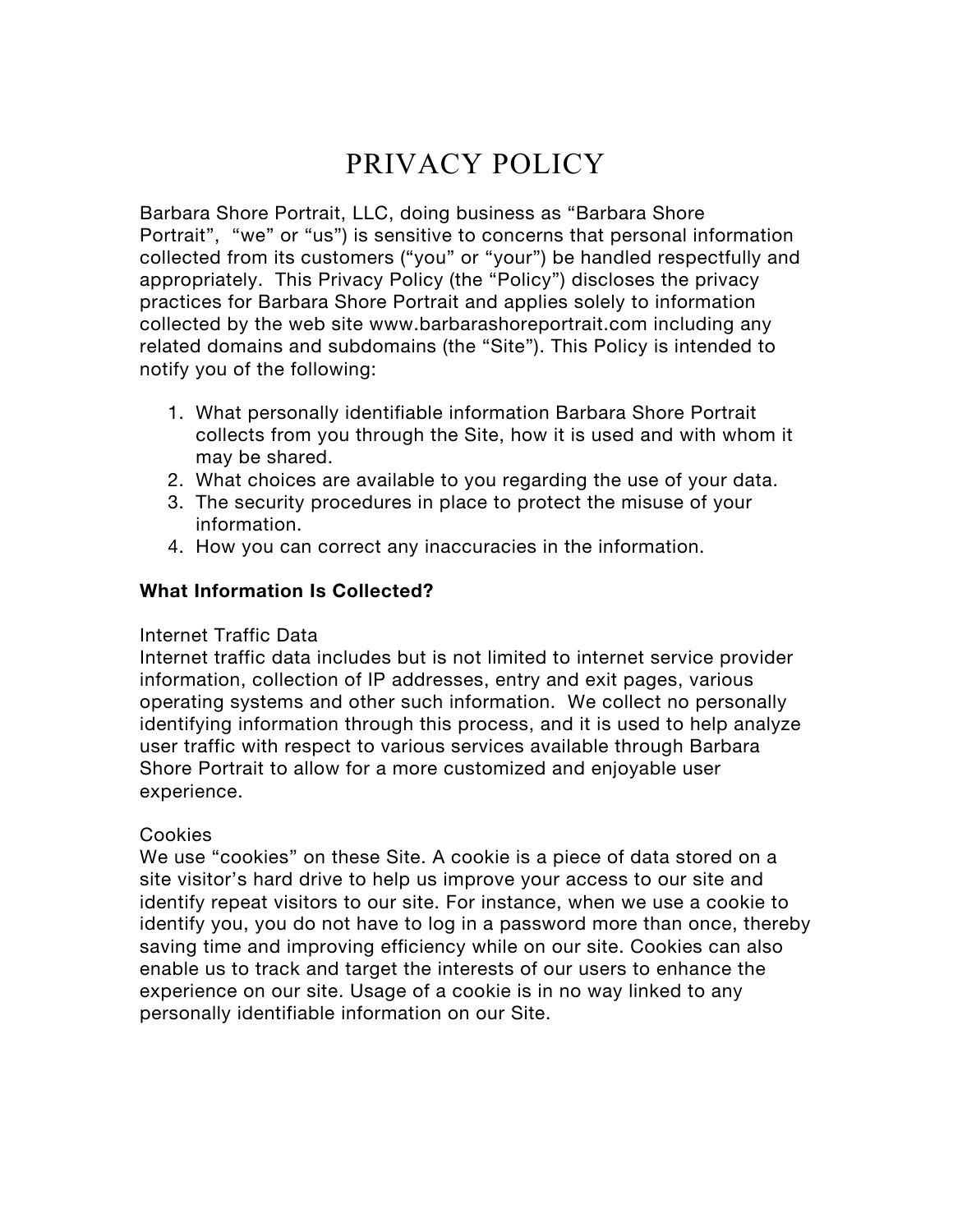### **Personal Information**

Barbara Shore Portrait must collect some information from you ("Identifier Information") to allow you to use and access services, products and materials. Identifier Information is only collected by your personally providing such information to Barbara Shore Portrait via e-mail, by phone, or otherwise through Barbara Shore Portrait website pursuant to making a purchase or requesting service.

## **Testimonials**

Barbara Shore Portrait may display personal testimonials of yours from time to time received via email or as otherwise received from you by Barbara Shore Portrait. By accepting the Terms of Use, which incorporate this Privacy Policy that you may access here, you give Barbara Shore Portrait specific consent to use such personal testimonial. If you would like Barbara Shore Portrait to remove your testimonial or customer review at any time, please simply contact us at barbarashorephoto@gmail.com , and we will promptly do so.

#### **Information Collection, Use, and Sharing**

We are the sole owners of the information collected on the Site. We only have access to/collect information that you voluntarily give us via email or other direct contact from you. We will not sell, rent or otherwise share this information with any other individual or business entity, except as reasonably necessary to provide products, materials, or services to you.

We will use your information to respond to you, and will not share your information with any third party outside of our organization, other than as necessary to fulfill your request, e.g. to ship an order.

Unless you ask us not to, we may contact you via email in the future to tell you about specials, new products or services, or changes to this privacy policy.

## **Your Access to and Control Over Information**

You may opt out of any future contacts from us or request that we discontinue sending of email and other communications at any time at any time by contacting us at barbarashorephoto@gmail.com.

## **Security**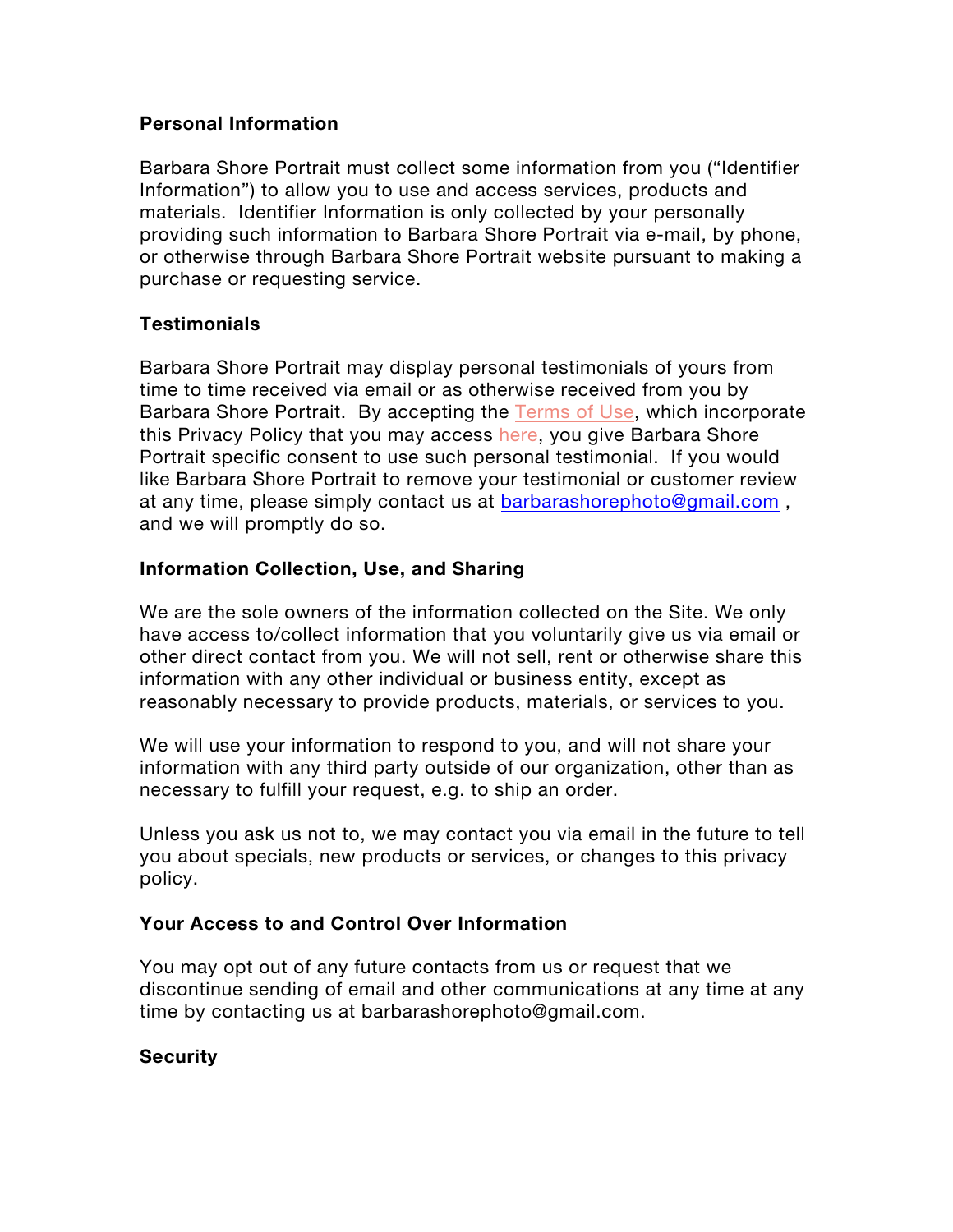We take precautions to protect your information. When you submit sensitive information via the Site, your information is protected both online and offline.

Wherever we collect sensitive information, that information is encrypted and transmitted to us by secure servers. We have included common indications of such secured features when appropriate such as a closed lock icon at the bottom of your web browser.

While we use encryption to protect sensitive information transmitted online, we also protect your information offline. Only employees who need the information to perform a specific job (for example, billing or customer service) are granted access to personally identifiable information. The computers/servers in which we store personally identifiable information are kept in a secure environment.

## **Registration**

In order to use this Site, a user may complete the registration form. During registration a user is required to give certain information (such as name and email address). This information is used to contact you about the products/services on our site in which you have expressed interest. At your option, you may also provide demographic information (such as gender or age) about yourself, but it is not required.

## **Orders**

We request information from you on our order form. To buy from us, you must provide contact information (such as your name and shipping address) and financial information (like credit card number, expiration date). This information is used for billing purposes and to fill your orders. If we have trouble processing an order, we will use this information to contact you.

## **Third Parties**

Please be aware that some of our business partners may use cookies or other methods of tracking and targeting use on our site (advertisers, for example). However, we have no access to or control over these cookies and this Privacy Policy does not extend to such third parties. Please be aware that we are not responsible for the content or privacy practices of such other Site. We encourage our users to be aware when they leave our site and to read the privacy statements of any other site that collects Identifier Information.